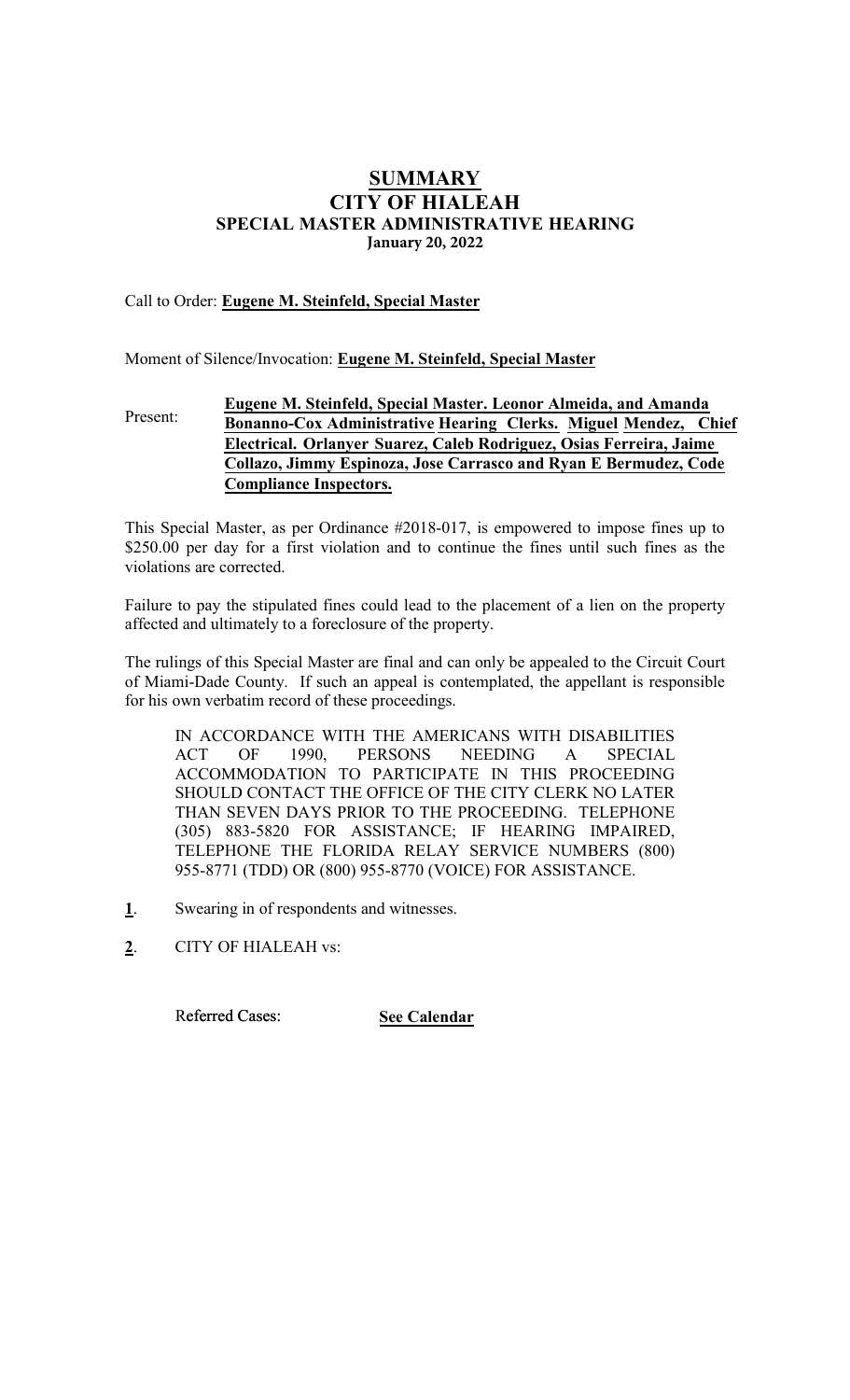## City of Hialeah Code Compliance Special Master Calendar

#### Notice of Administrative Hearings for January 20, 2022 starting promptly at 10:00 AM

You are hereby commanded to appear for an administrative hearing before the Special Master of the City of Hialeah, Florida on the date and time indicated above at the City of Hialeah Council Chambers on the 3rd Floor at City Hall.

| <b>Hearing Date:</b> | 1/20/2022<br>Special Master: E. Steinfeld              | Room: Council Chamber | Hearing Time: 10:00 AM  |                      |                       |              |           |                    |
|----------------------|--------------------------------------------------------|-----------------------|-------------------------|----------------------|-----------------------|--------------|-----------|--------------------|
|                      |                                                        |                       |                         |                      |                       |              |           | <b>DISPOSITION</b> |
| Agenda Sec.          |                                                        | <b>Referred Cases</b> |                         |                      |                       |              |           |                    |
| <b>Case Number</b>   | <b>Respondent(s)</b>                                   | <b>Case Address</b>   | <b>Code Section (s)</b> | <b>Civil Penalty</b> | <b>Requested Date</b> | Inspector(s) | Adm. Cost | <b>Decision</b>    |
| 2018-05644           | Crema Corp                                             | 481 E 31 St           | $8 - 11$                | \$100                | 12/1/2021             | C. Rodriguez | \$150     |                    |
| 2018-05688           | 2965 E 11th Ave LLC                                    | 2965 E 11 Ave         | $8 - 11$                | \$100                | 12/1/2021             | C. Rodriguez | \$150     |                    |
| 2019-02761           | Artivest Inc                                           | 1880-90 Palm Ave      | $8 - 11$                | \$100                | 12/1/2021             | C. Rodriguez | \$150     |                    |
| 2018-05848           | Citrus Health Network Inc                              | 545 W 51 Pl           | $8 - 11$                | \$100                | 12/1/2021             | C. Rodriguez | \$150     |                    |
| 2021-02505           | Bonilla Investments LLC                                | 174 W 25 St           | $8 - 11$                | \$100                | 12/1/2021             | J. Espinoza  | \$150     |                    |
| 2019-05702           | 1075 Holdings Inc                                      | 1075 Hialeah Dr       | $8 - 11$                | \$100                | 12/1/2021             | J. Espinoza  | \$150     |                    |
| 2018-05417           | Garsan Condominiums, Inc                               | 3494 E 4 Ave          | $8 - 11$                | \$100                | 12/1/2021             | R. Bermudez  | \$150     |                    |
| 2021-02867           | Golf Palms Apartments LLC                              | 4850 E 11 Ave         | $8 - 11$                | \$100                | 12/1/2021             | O. Ferreira  | \$150     |                    |
| 2019-01294           | Future Properties Group Inc                            | 3760 Hialeah Dr       | $8 - 11$                | \$100                | 12/1/2021             | O. Ferreira  | \$150     |                    |
| 2018-05793           | Jorge Sagastume &W Rosa                                | 411 E 41 St           | $8 - 11$                | \$100                | 12/1/2021             | O. Ferreira  | \$150     |                    |
| 2019-04756           | Pearl J Kulczynski LE & REM Robynne Kulczynski & Karen | 995 E 52 St           | $8 - 11$                | \$100                | 12/1/2021             | O. Suarez    | \$150     |                    |
| 2021-02717           | Palmetto 7175 LLC                                      | 7175 W 20 Ave         | $8 - 11$                | \$100                | 12/1/2021             | O. Suarez    | \$150     |                    |
| 2018-01234           | Asmi Properties LLC                                    | 1055 E 35 St          | $8 - 11$                | \$100                | 12/1/2021             | O. Suarez    | \$150     |                    |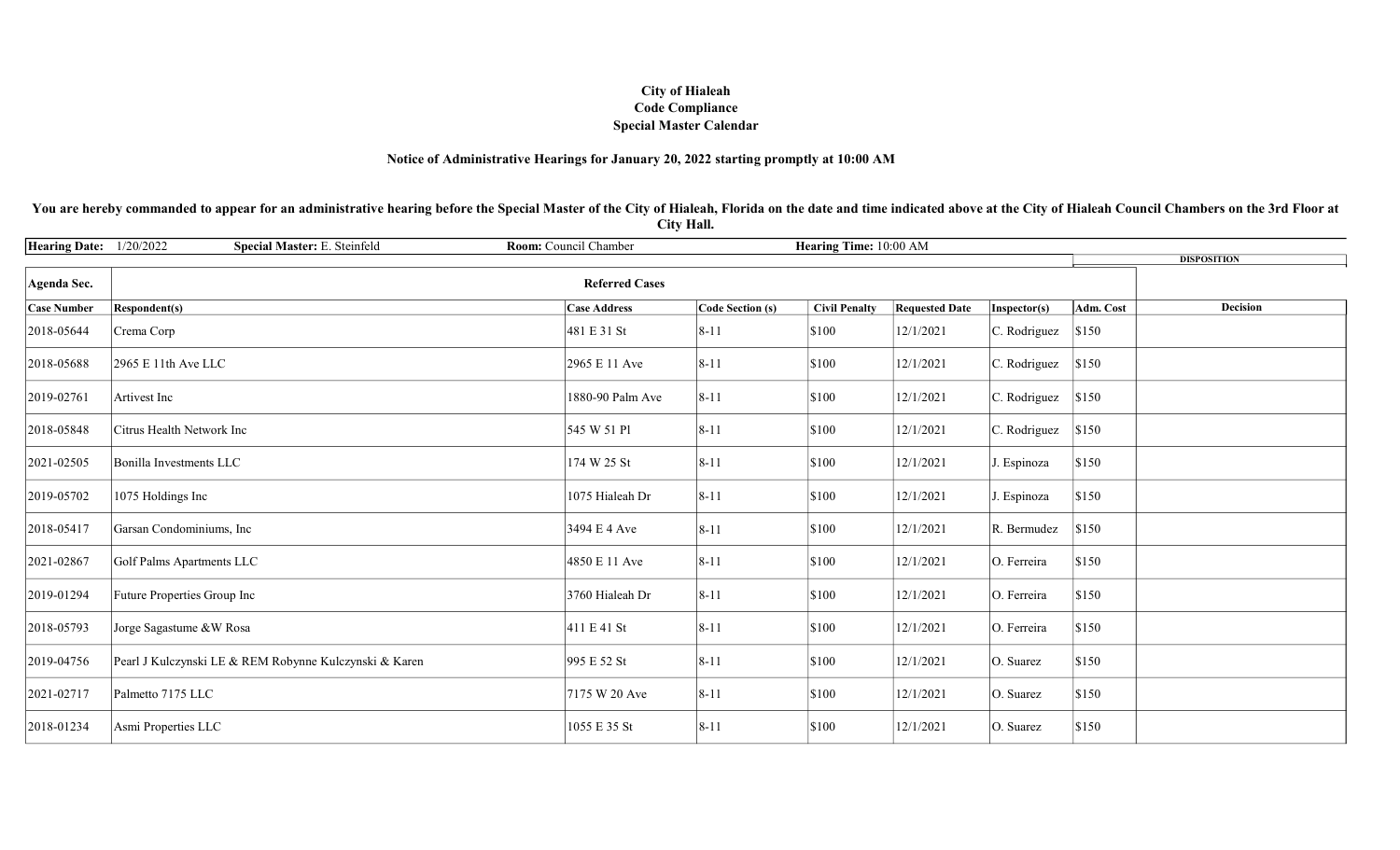## City of Hialeah Code Compliance Special Master Calendar

#### Notice of Administrative Hearings for January 20, 2022 starting promptly at 10:00 AM

You are hereby commanded to appear for an administrative hearing before the Special Master of the City of Hialeah, Florida on the date and time indicated above at the City of Hialeah Council Chambers on the 3rd Floor at City Hall.

| <b>Hearing Date:</b> | 1/20/2022<br>Special Master: E. Steinfeld                        | Room: Council Chamber |          | Hearing Time: 10:00 AM |           |              |       |
|----------------------|------------------------------------------------------------------|-----------------------|----------|------------------------|-----------|--------------|-------|
| 2019-01882           | Westar Hialeah Plaza LLC                                         | 3 E 44 St             | 105.1    | \$250                  | 12/1/2021 | O. Suarez    | \$150 |
| 2021-02849           | USC Realty Limited Liability Co                                  | 5663 NW 36 Ave        | $8 - 11$ | \$100                  | 12/1/2021 | J. Carrasco  | \$150 |
| 2021-02850           | USC Realty Limited Liability Co                                  | 5675 NW 36 Ave        | $8 - 11$ | \$100                  | 12/1/2021 | J. Carrasco  | \$150 |
| 2021-02737           | David Wolis Trs, David A Wolis Revocable Trust                   | 4550 E 10 Ct          | $8 - 11$ | \$100                  | 12/1/2021 | J. Carrasco  | \$150 |
| 2021-01323           | Marbella Plaza LLC, Mario Ferro, Elena Ferro                     | 7200 W 24 Ave         | 105.1    | \$250                  | 12/1/2021 | J. Collazo   | \$150 |
| 2018-05632           | Bellavista Gardens Condominium, Inc                              | 1305 W 46 St          | $8 - 11$ | \$100                  | 12/1/2021 | J. Collazo   | \$150 |
| 2018-01344           | Gloria DelValle                                                  | 455 E 9 St            | $8 - 11$ | \$100                  | 12/1/2021 | J. Collazo   | \$150 |
| 2108-05424           | Felix Orlando Padron                                             | 2905 E 10 Ave         | $8 - 11$ | \$100                  | 12/1/2021 | C. Rodriguez | \$150 |
| 2021-02715           | Modesto Perez &W Bacilia                                         | 830 E 1 Ave           | $8 - 11$ | \$100                  | 12/1/2021 | C. Rodriguez | \$150 |
| 2019-06074           | Walter Schinnerling Trs, The Walter Schinnerling Revocable Trust | 1405 W 28 St          | $8 - 11$ | \$100                  | 12/1/2021 | C. Rodriguez | \$150 |
| 2021-02775           | Tarpon Hialeah LLC                                               | 601 W 49 St           | $8 - 11$ | \$100                  | 12/1/2021 | J. Espinoza  | \$150 |
| 2018-05580           | Leah Holdings LLC                                                | 755 W 28 St           | $8 - 11$ | \$100                  | 12/1/2021 | J. Espinoza  | \$150 |
| 2018-07066           | Villas las Palms III Condominium Association, Inc.               | 04-3118-048-0001      | $8 - 11$ | \$100                  | 12/1/2021 | R. Bermudez  | \$150 |
| 2018-05370           | Antonio E Miralles &W Xiomara F                                  | 1099 E 23 St          | $8 - 11$ | \$100                  | 12/1/2021 | O. Ferreira  | \$150 |
| 2021-02818           | <b>LSBJ</b> Corporation                                          | 3747 NW 52 St         | $8 - 11$ | \$100                  | 12/1/2021 | O. Ferreira  | \$150 |